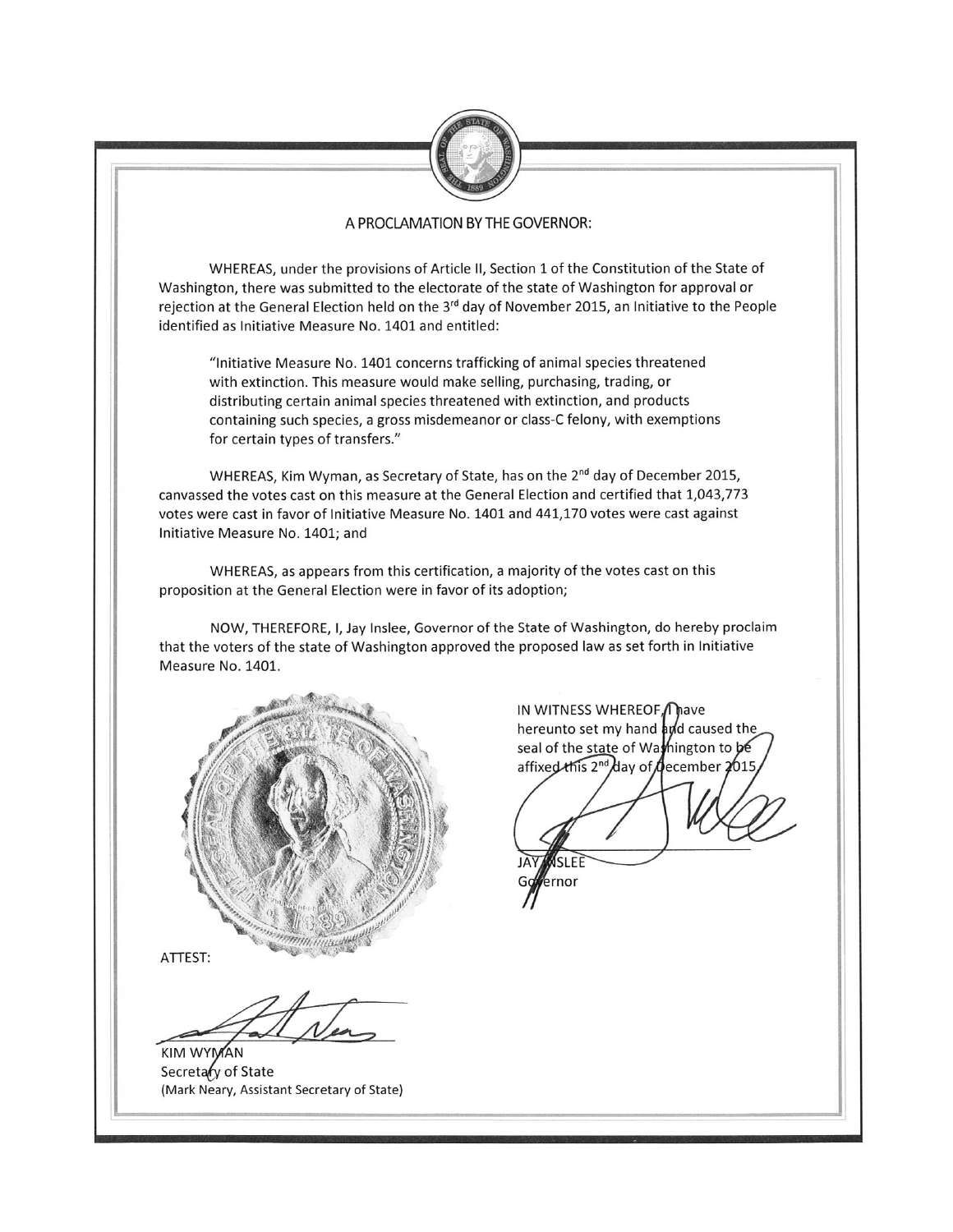INITIATIVE 1401

To the People

Chapter 2, Laws of 2016

Trafficking of Animal Species Threatened with Extinction EFFECTIVE DATE: December 2, 2015

Approved by the People of the State of Washington in the General Election on December 2, 2015 ORIGINALLY FILED April 3, 2015 **Secretary of State**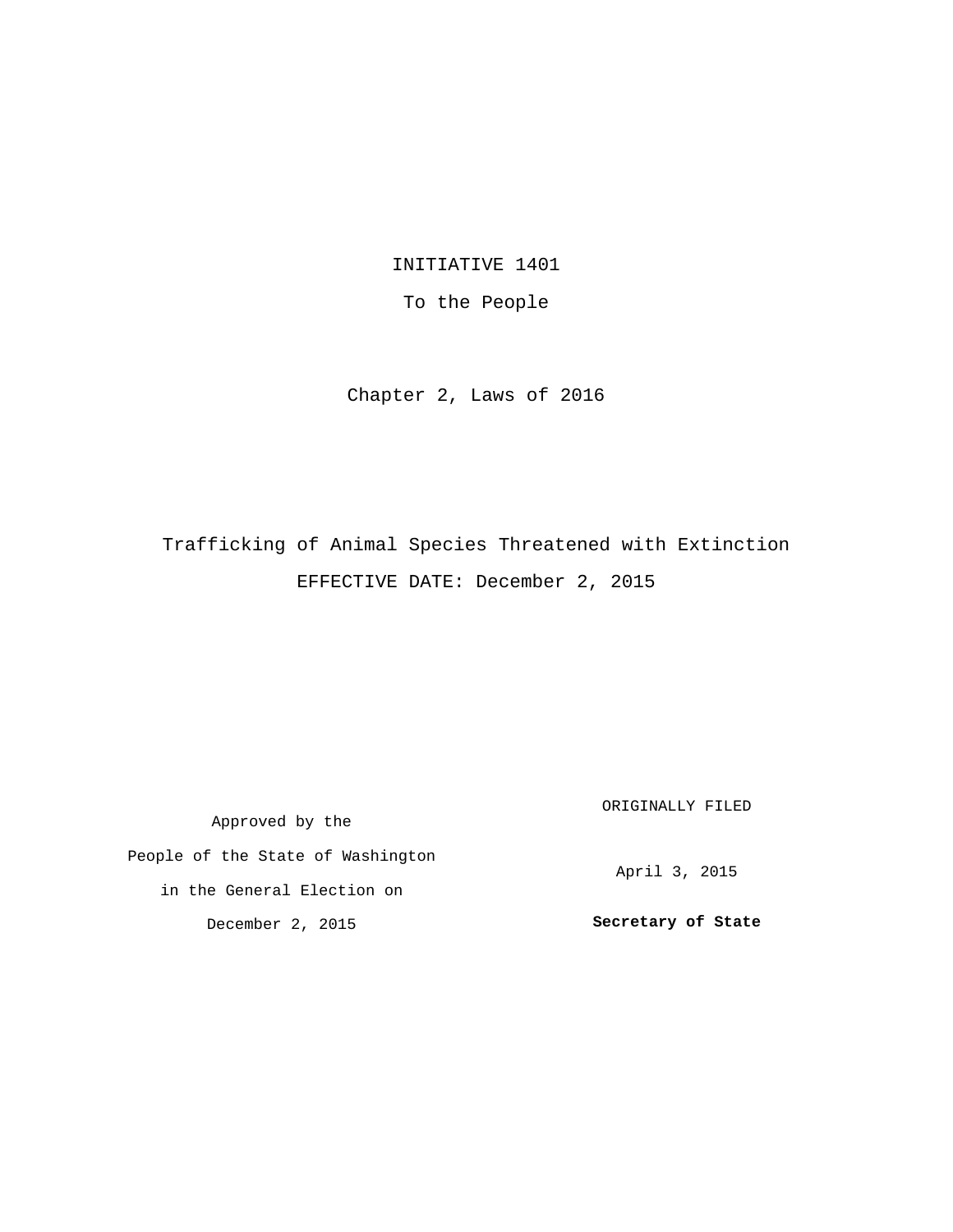AN ACT Relating to the trafficking of animal species threatened with extinction; amending RCW 77.15.085, 77.15.100, and 77.15.425; reenacting and amending RCW 77.08.010; adding a new section to chapter 77.15 RCW; creating a new section; and prescribing penalties.

BE IT ENACTED BY THE PEOPLE OF THE STATE OF WASHINGTON:

 NEW SECTION. **Sec. 1.** There is broad consensus that the trafficking of animals threatened with extinction continues to grow at an alarming pace, threatening an increasing variety of animal species including elephants, rhinoceroses, tigers, lions, leopards, cheetahs, pangolins, marine turtles, sharks, and rays, among others. These species are threatened with extinction in large part due to the trafficking of their parts and products. The national strategy for combating wildlife trafficking, released in February 2014, recognized the important role that states have in protecting species that are subject to illegal wildlife trade. Federal law regulates the transfer or importation of parts or products made from endangered animal species, but due to the increasing demand for these products around the world, state authority needs to be expanded to appropriately regulate these markets on a local level.

 The most effective way to discourage illegal trafficking in animal species threatened with extinction is to eliminate markets and

p. 1 INITIATIVE 1401.SL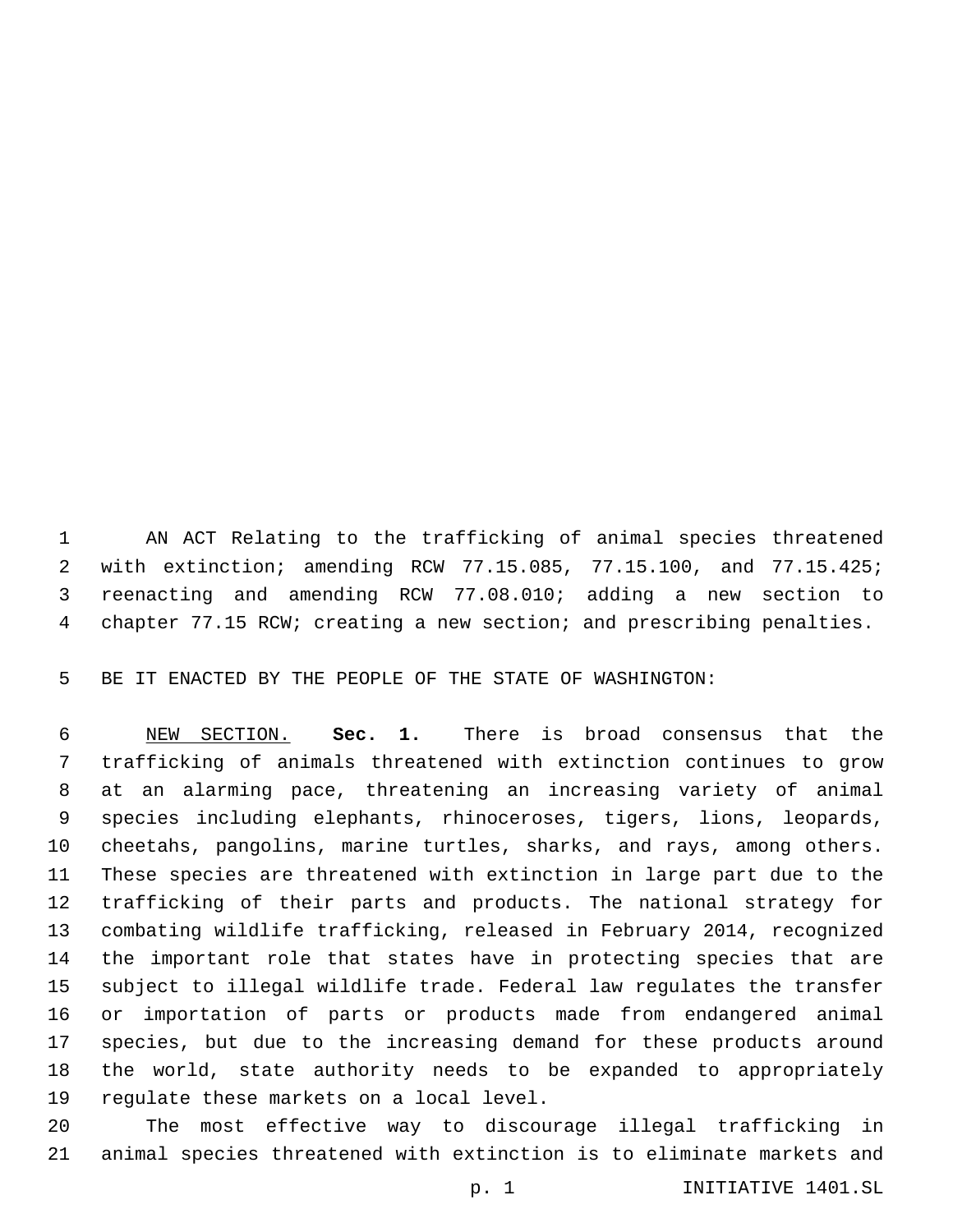profits. The people find that it is in the public interest to protect animal species threatened with extinction by prohibiting within the state of Washington, with certain limited exceptions, the sale, offer for sale, purchase, trade, barter for, and distribution of any part or product of any species of elephant, rhinoceros, tiger, lion, leopard, cheetah, pangolin, marine turtle, shark, or ray identified as threatened with extinction by specified international conservation organizations. These animals represent some of the most trafficked species threatened with extinction according to illegal wildlife product seizure data gathered by the world wildlife fund-TRAFFIC, international union for conservation of nature, and other 12 international conservation organizations.

 **Sec. 2.** RCW 77.08.010 and 2014 c 202 s 301 and 2014 c 48 s 1 are 14 each reenacted and amended to read as follows:

 The definitions in this section apply throughout this title or rules adopted under this title unless the context clearly requires 17 otherwise.

 (1) "Anadromous game fish buyer" means a person who purchases or sells steelhead trout and other anadromous game fish harvested by Indian fishers lawfully exercising fishing rights reserved by federal statute, treaty, or executive order, under conditions prescribed by 22 rule of the director.

 (2) "Angling gear" means a line attached to a rod and reel capable of being held in hand while landing the fish or a hand-held 25 line operated without rod or reel.

 (3) "Bag limit" means the maximum number of game animals, game birds, or game fish which may be taken, caught, killed, or possessed by a person, as specified by rule of the commission for a particular 29 period of time, or as to size, sex, or species.

 (4) "Building" means a private domicile, garage, barn, or public 31 or commercial building.

 (5) "Closed area" means a place where the hunting of some or all species of wild animals or wild birds is prohibited.

 (6) "Closed season" means all times, manners of taking, and places or waters other than those established by rule of the commission as an open season. "Closed season" also means all hunting, fishing, taking, or possession of game animals, game birds, game fish, food fish, or shellfish that do not conform to the special restrictions or physical descriptions established by rule of the

p. 2 INITIATIVE 1401.SL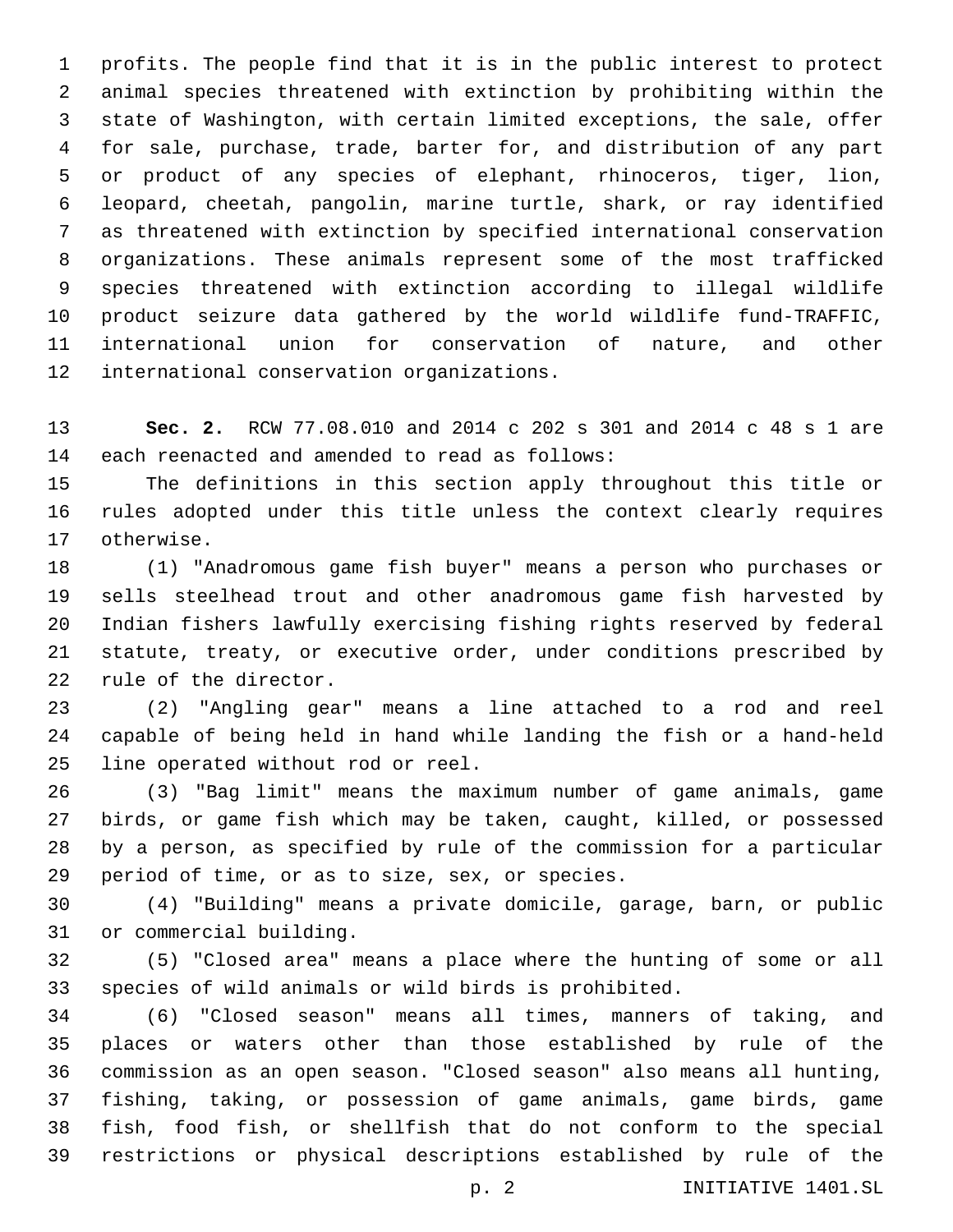commission as an open season or that have not otherwise been deemed legal to hunt, fish, take, harvest, or possess by rule of the 3 commission as an open season.

 (7) "Closed waters" means all or part of a lake, river, stream, or other body of water, where fishing or harvesting is prohibited.

 (8) "Commercial" means related to or connected with buying, 7 selling, or bartering.

(9) "Commission" means the state fish and wildlife commission.

 (10) "Concurrent waters of the Columbia river" means those waters of the Columbia river that coincide with the Washington-Oregon state 11 boundary.

 (11) "Contraband" means any property that is unlawful to produce 13 or possess.

 (12) "Deleterious exotic wildlife" means species of the animal kingdom not native to Washington and designated as dangerous to the 16 environment or wildlife of the state.

(13) "Department" means the department of fish and wildlife.

(14) "Director" means the director of fish and wildlife.

 (15) "Endangered species" means wildlife designated by the commission as seriously threatened with extinction.

(16) "Ex officio fish and wildlife officer" means:

 (a) A commissioned officer of a municipal, county, or state agency having as its primary function the enforcement of criminal laws in general, while the officer is acting in the respective 25 jurisdiction of that agency;

 (b) An officer or special agent commissioned by one of the following: The national marine fisheries service; the Washington state parks and recreation commission; the United States fish and wildlife service; the Washington state department of natural resources; the United States forest service; or the United States parks service, if the agent or officer is in the respective jurisdiction of the primary commissioning agency and is acting under a mutual law enforcement assistance agreement between the department 34 and the primary commissioning agency;

 (c) A commissioned fish and wildlife peace officer from another state who meets the training standards set by the Washington state criminal justice training commission pursuant to RCW 10.93.090, 43.101.080, and 43.101.200, and who is acting under a mutual law enforcement assistance agreement between the department and the 40 primary commissioning agency; or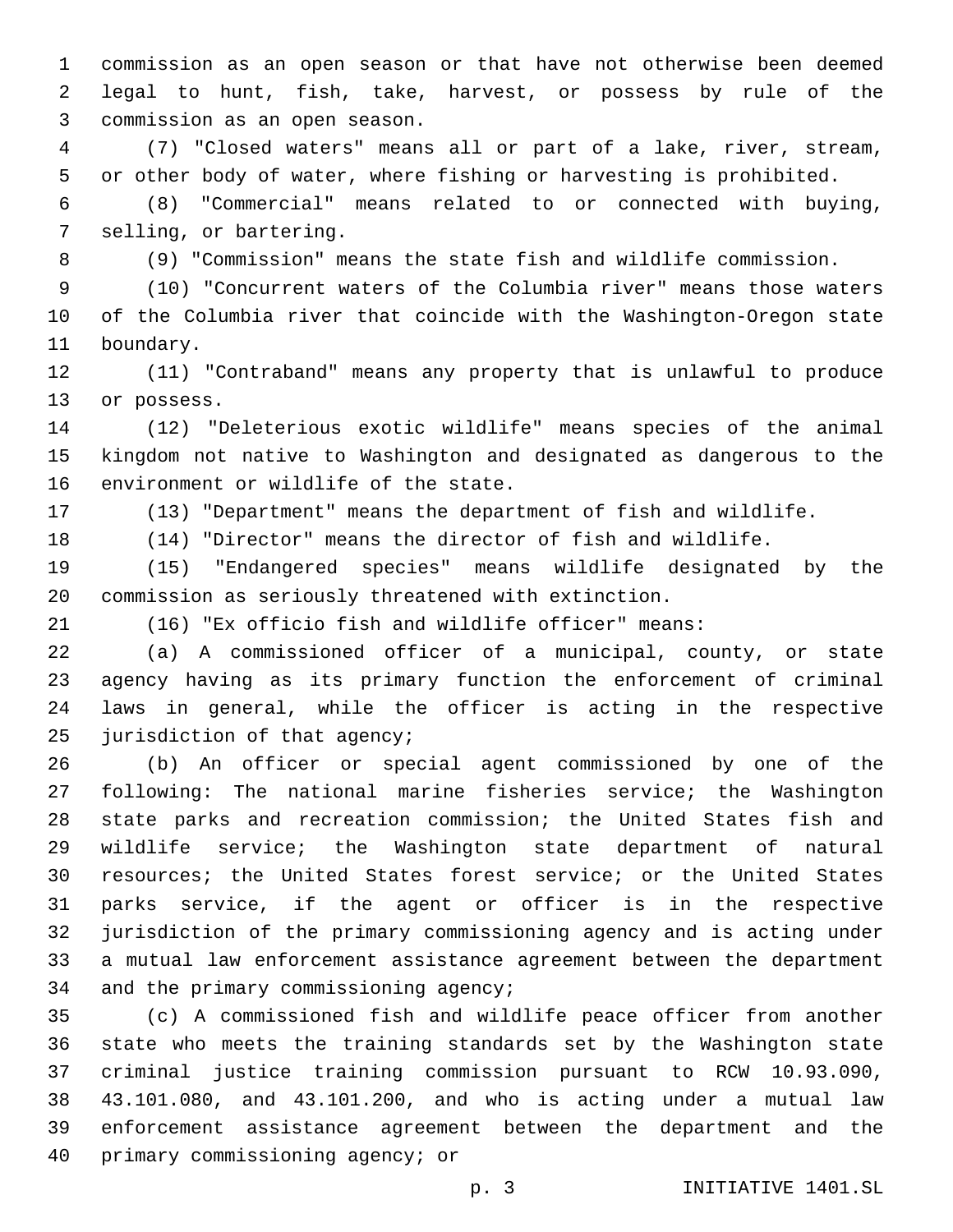(d) A Washington state tribal police officer who successfully completes the requirements set forth under RCW 43.101.157, is employed by a tribal nation that has complied with RCW 10.92.020(2) (a) and (b), and is acting under a mutual law enforcement assistance agreement between the department and the tribal government.

 (17) "Fish" includes all species classified as game fish or food fish by statute or rule, as well as all fin fish not currently classified as food fish or game fish if such species exist in state waters. The term "fish" includes all stages of development and the 10 bodily parts of fish species.

 (18) "Fish and wildlife officer" means a person appointed and commissioned by the director, with authority to enforce this title and rules adopted pursuant to this title, and other statutes as prescribed by the legislature. Fish and wildlife officer includes a person commissioned before June 11, 1998, as a wildlife agent or a 16 fisheries patrol officer.

 (19) "Fish broker" means a person whose business it is to bring a seller of fish and shellfish and a purchaser of those fish and 19 shellfish together.

(20) "Fish buyer" means:20

 (a) A wholesale fish dealer or a retail seller who directly receives fish or shellfish from a commercial fisher or receives fish or shellfish in interstate or foreign commerce; or

 (b) A person engaged by a wholesale fish dealer who receives fish 25 or shellfish from a commercial fisher.

 (21) "Fishery" means the taking of one or more particular species of fish or shellfish with particular gear in a particular 28 geographical area.

 (22) "Food, food waste, or other substance" includes human and pet food or other waste or garbage that could attract large wild carnivores.31

 (23) "Freshwater" means all waters not defined as saltwater including, but not limited to, rivers upstream of the river mouth, 34 lakes, ponds, and reservoirs.

 (24) "Fur-bearing animals" means game animals that shall not be 36 trapped except as authorized by the commission.

 (25) "Fur dealer" means a person who purchases, receives, or 38 resells raw furs for commercial purposes.

 (26) "Game animals" means wild animals that shall not be hunted 40 except as authorized by the commission.

p. 4 INITIATIVE 1401.SL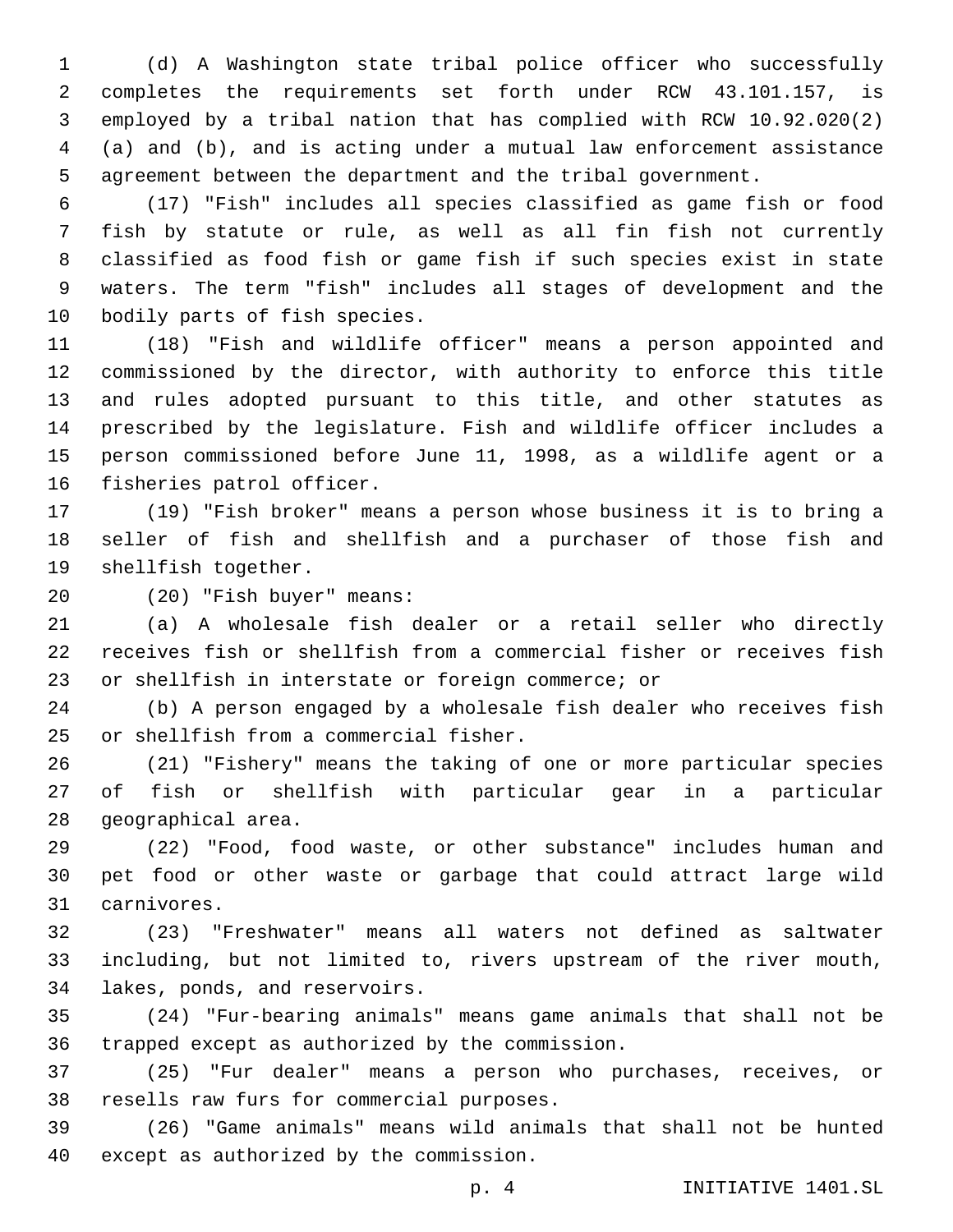(27) "Game birds" means wild birds that shall not be hunted except as authorized by the commission.2

 (28) "Game farm" means property on which wildlife is held, confined, propagated, hatched, fed, or otherwise raised for commercial purposes, trade, or gift. The term "game farm" does not include publicly owned facilities.6

 (29) "Game reserve" means a closed area where hunting for all 8 wild animals and wild birds is prohibited.

(30) "Illegal items" means those items unlawful to be possessed.

 (31)(a) "Intentionally feed, attempt to feed, or attract" means to purposefully or knowingly provide, leave, or place in, on, or about any land or building any food, food waste, or other substance that attracts or could attract large wild carnivores to that land or 14 building.

 (b) "Intentionally feed, attempt to feed, or attract" does not include keeping food, food waste, or other substance in an enclosed garbage receptacle or other enclosed container unless specifically directed by a fish and wildlife officer or animal control authority to secure the receptacle or container in another manner.

(32) "Large wild carnivore" includes wild bear, cougar, and wolf.

 (33) "License year" means the period of time for which a recreational license is valid. The license year begins April 1st, and 23 ends March 31st.

 (34) "Limited-entry license" means a license subject to a license limitation program established in chapter 77.70 RCW.

 (35) "Money" means all currency, script, personal checks, money 27 orders, or other negotiable instruments.

(36) "Natural person" means a human being.28

 (37)(a) "Negligently feed, attempt to feed, or attract" means to provide, leave, or place in, on, or about any land or building any food, food waste, or other substance that attracts or could attract large wild carnivores to that land or building, without the awareness that a reasonable person in the same situation would have with regard to the likelihood that the food, food waste, or other substance could attract large wild carnivores to the land or building.

 (b) "Negligently feed, attempt to feed, or attract" does not include keeping food, food waste, or other substance in an enclosed garbage receptacle or other enclosed container unless specifically directed by a fish and wildlife officer or animal control authority to secure the receptacle or container in another manner.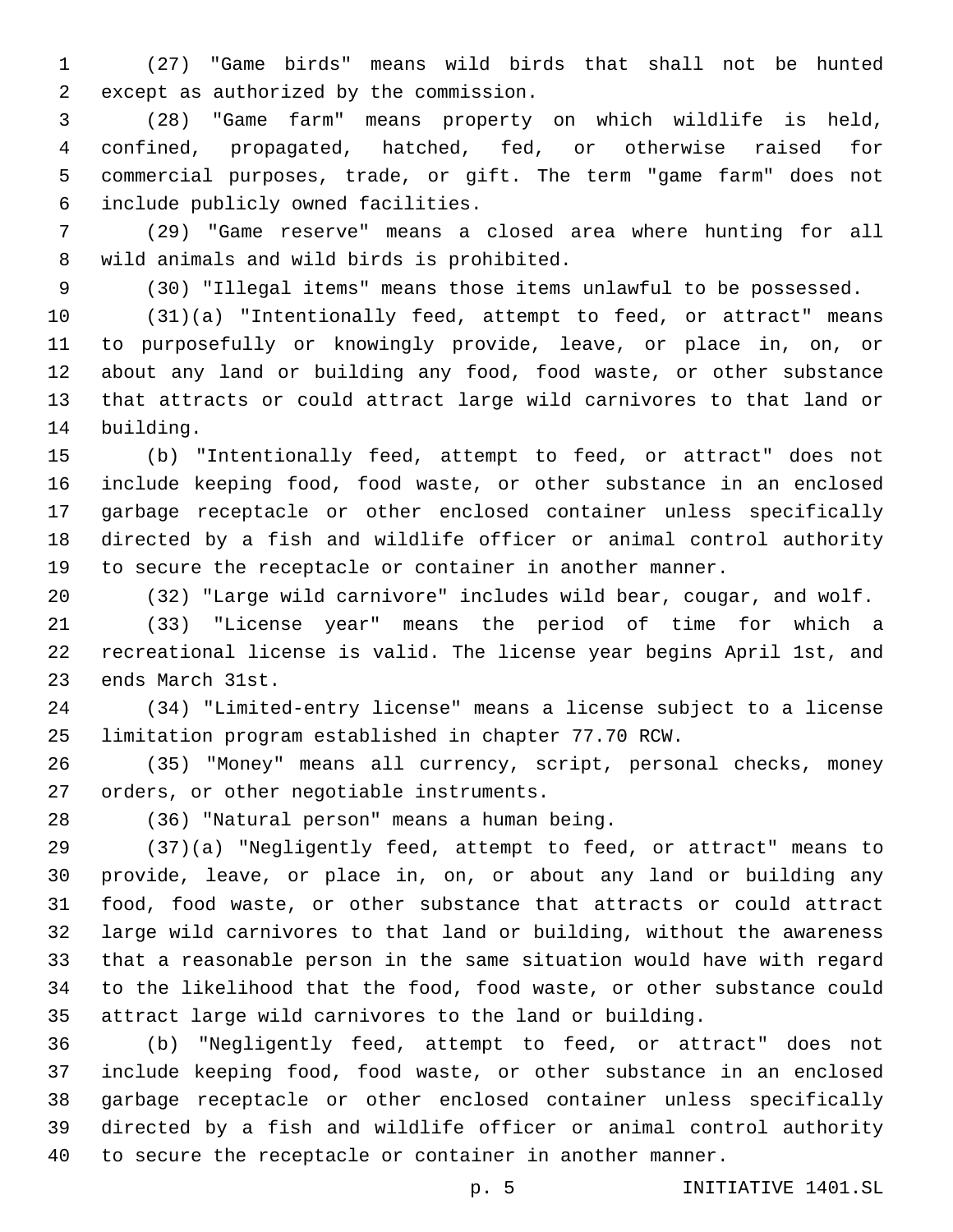(38) "Nonresident" means a person who has not fulfilled the 2 qualifications of a resident.

 (39) "Offshore waters" means marine waters of the Pacific Ocean outside the territorial boundaries of the state, including the marine 5 waters of other states and countries.

 (40) "Open season" means those times, manners of taking, and places or waters established by rule of the commission for the lawful hunting, fishing, taking, or possession of game animals, game birds, game fish, food fish, or shellfish that conform to the special restrictions or physical descriptions established by rule of the commission or that have otherwise been deemed legal to hunt, fish, take, or possess by rule of the commission. "Open season" includes 13 the first and last days of the established time.

 (41) "Owner" means the person in whom is vested the ownership 15 dominion, or title of the property.

 (42) "Person" means and includes an individual; a corporation; a public or private entity or organization; a local, state, or federal agency; all business organizations, including corporations and partnerships; or a group of two or more individuals acting with a common purpose whether acting in an individual, representative, or 21 official capacity.

 (43) "Personal property" or "property" includes both corporeal and incorporeal personal property and includes, among other property, 24 contraband and money.

 (44) "Personal use" means for the private use of the individual taking the fish or shellfish and not for sale or barter.

 (45) "Predatory birds" means wild birds that may be hunted throughout the year as authorized by the commission.

 (46) "Protected wildlife" means wildlife designated by the 30 commission that shall not be hunted or fished.

 (47) "Raffle" means an activity in which tickets bearing an individual number are sold for not more than twenty-five dollars each and in which a permit or permits are awarded to hunt or for access to hunt big game animals or wild turkeys on the basis of a drawing from the tickets by the person or persons conducting the raffle.

(48) "Resident" has the same meaning as defined in RCW 77.08.075.

 (49) "Retail-eligible species" means commercially harvested 38 salmon, crab, and sturgeon.

 (50) "Saltwater" means those marine waters seaward of river mouths.40

p. 6 INITIATIVE 1401.SL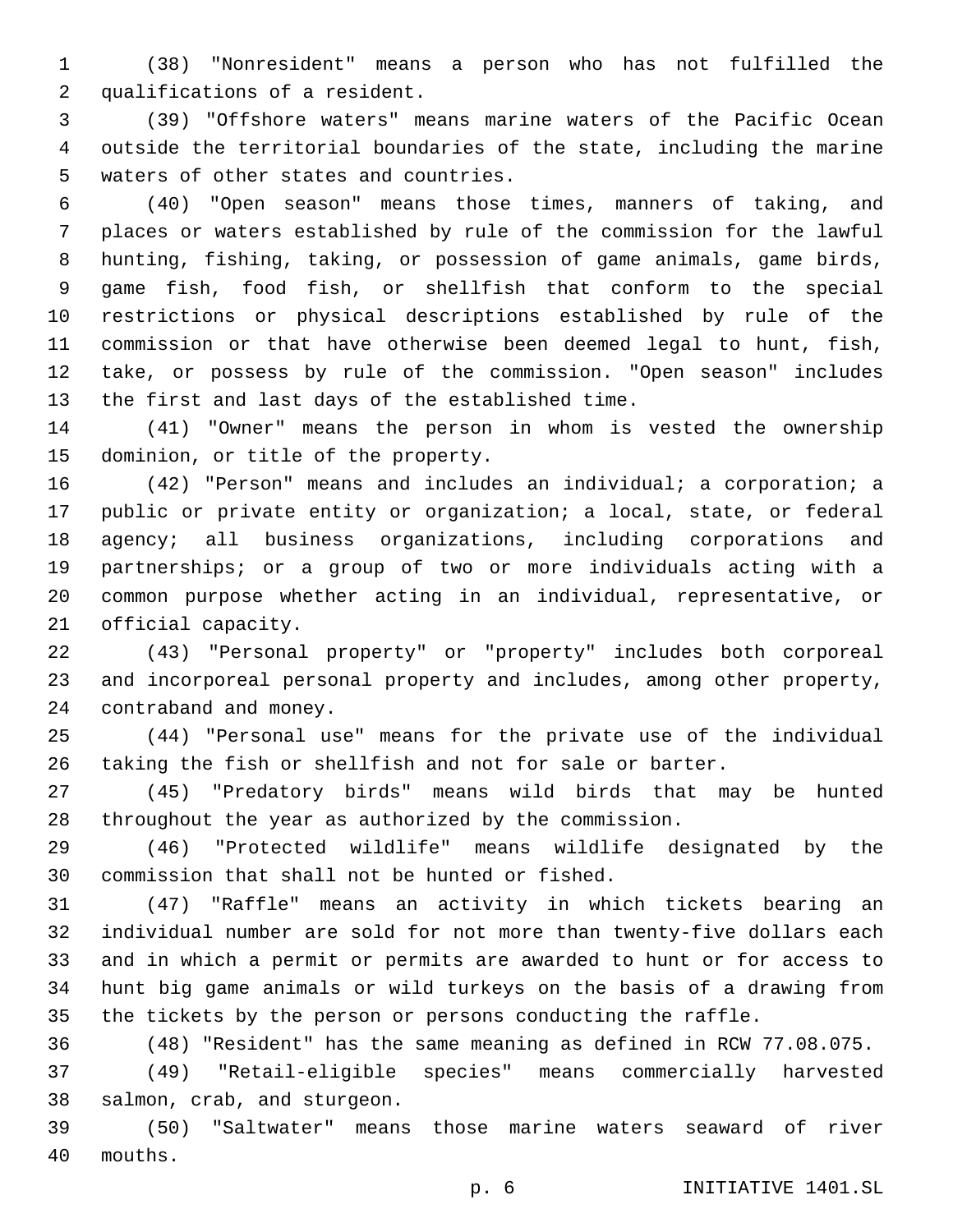(51) "Seaweed" means marine aquatic plant species that are dependent upon the marine aquatic or tidal environment, and exist in either an attached or free floating form, and includes but is not limited to marine aquatic plants in the classes Chlorophyta, 5 Phaeophyta, and Rhodophyta.

(52) "Senior" means a person seventy years old or older.

 (53) "Shark fin" means a raw, dried, or otherwise processed 8 detached fin or tail of a shark.

 (54)(a) "Shark fin derivative product" means any product intended for use by humans or animals that is derived in whole or in part from 11 shark fins or shark fin cartilage.

 (b) "Shark fin derivative product" does not include a drug approved by the United States food and drug administration and available by prescription only or medical device or vaccine approved by the United States food and drug administration.

 (55) "Shellfish" means those species of marine and freshwater invertebrates that have been classified and that shall not be taken or possessed except as authorized by rule of the commission. The term "shellfish" includes all stages of development and the bodily parts 20 of shellfish species.

 (56) "State waters" means all marine waters and fresh waters within ordinary high water lines and within the territorial 23 boundaries of the state.

 (57) "Taxidermist" means a person who, for commercial purposes, creates lifelike representations of fish and wildlife using fish and 26 wildlife parts and various supporting structures.

 (58) "To fish" and its derivatives means an effort to kill, injure, harass, harvest, or capture a fish or shellfish.

 (59) "To hunt" and its derivatives means an effort to kill, injure, harass, harvest, or capture a wild animal or wild bird.

 (60) "To process" and its derivatives mean preparing or 32 preserving fish, wildlife, or shellfish.

 (61) "To take" and its derivatives means to kill, injure, harvest, or capture a fish, shellfish, wild animal, bird, or seaweed.

 (62) "To trap" and its derivatives means a method of hunting using devices to capture wild animals or wild birds.

 (63) "To waste" or "to be wasted" means to allow any edible portion of any game bird, food fish, game fish, shellfish, or big game animal other than cougar to be rendered unfit for human consumption, or to fail to retrieve edible portions of such a game

p. 7 INITIATIVE 1401.SL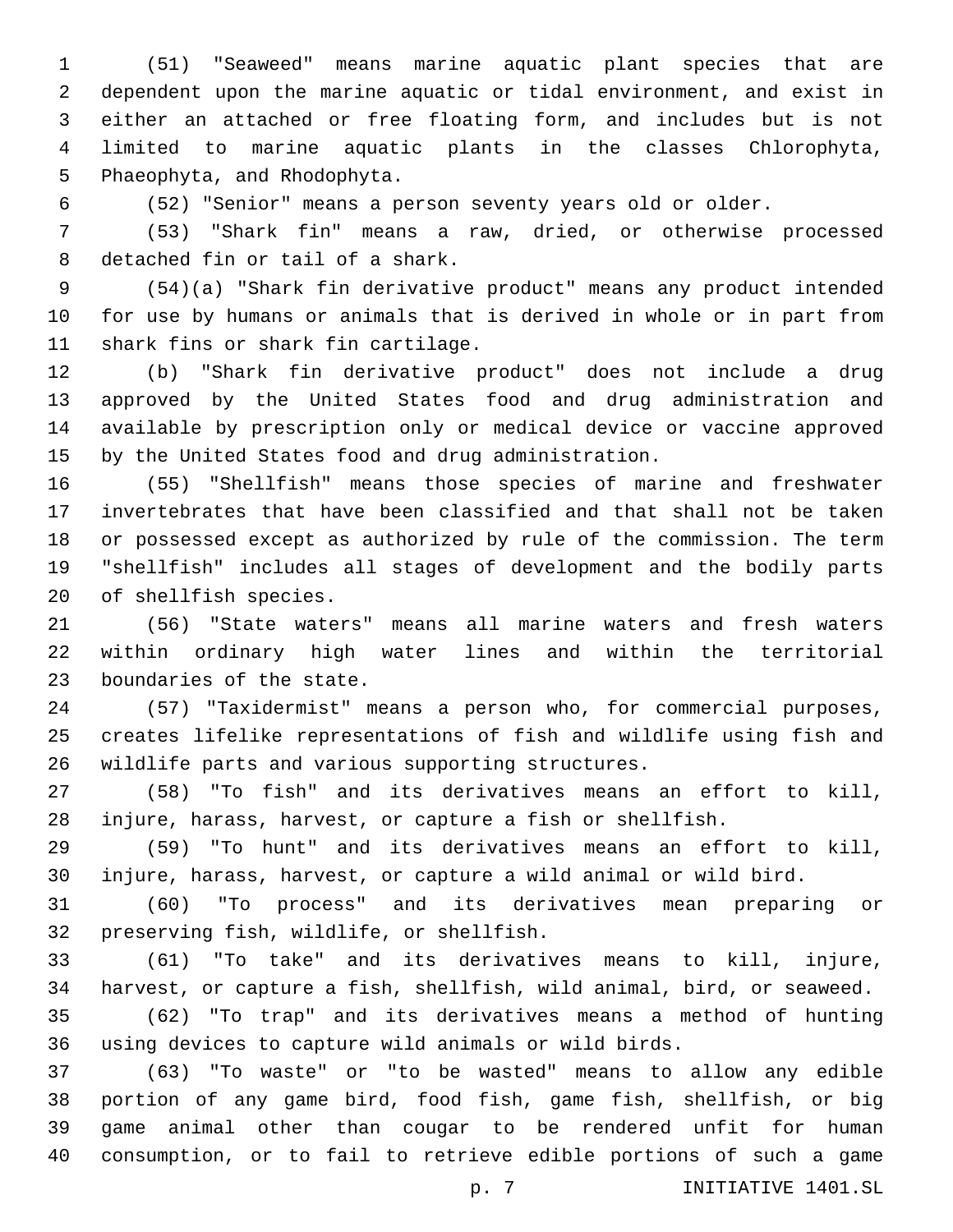bird, food fish, game fish, shellfish, or big game animal other than cougar from the field. For purposes of this chapter, edible portions of game birds must include, at a minimum, the breast meat of those birds. Entrails, including the heart and liver, of any wildlife 5 species are not considered edible.

 (64) "Trafficking" means offering, attempting to engage, or engaging in sale, barter, or purchase of fish, shellfish, wildlife, 8 or deleterious exotic wildlife.

 (65) "Unclaimed" means that no owner of the property has been identified or has requested, in writing, the release of the property to themselves nor has the owner of the property designated an individual to receive the property or paid the required postage to 13 effect delivery of the property.

 (66) "Unclassified wildlife" means wildlife existing in Washington in a wild state that have not been classified as big game, game animals, game birds, predatory birds, protected wildlife, endangered wildlife, or deleterious exotic wildlife.

 (67) "Wholesale fish dealer" means a person who, acting for commercial purposes, takes possession or ownership of fish or shellfish and sells, barters, or exchanges or attempts to sell, barter, or exchange fish or shellfish that have been landed into the state of Washington or entered the state of Washington in interstate 23 or foreign commerce.

 (68) "Wild animals" means those species of the class Mammalia whose members exist in Washington in a wild state. The term "wild animal" does not include feral domestic mammals or old world rats and 27 mice of the family Muridae of the order Rodentia.

 (69) "Wild birds" means those species of the class Aves whose 29 members exist in Washington in a wild state.

 (70) "Wildlife" means all species of the animal kingdom whose members exist in Washington in a wild state. This includes but is not limited to mammals, birds, reptiles, amphibians, fish, and invertebrates. The term "wildlife" does not include feral domestic mammals, old world rats and mice of the family Muridae of the order Rodentia, or those fish, shellfish, and marine invertebrates classified as food fish or shellfish by the director. The term "wildlife" includes all stages of development and the bodily parts of wildlife members.38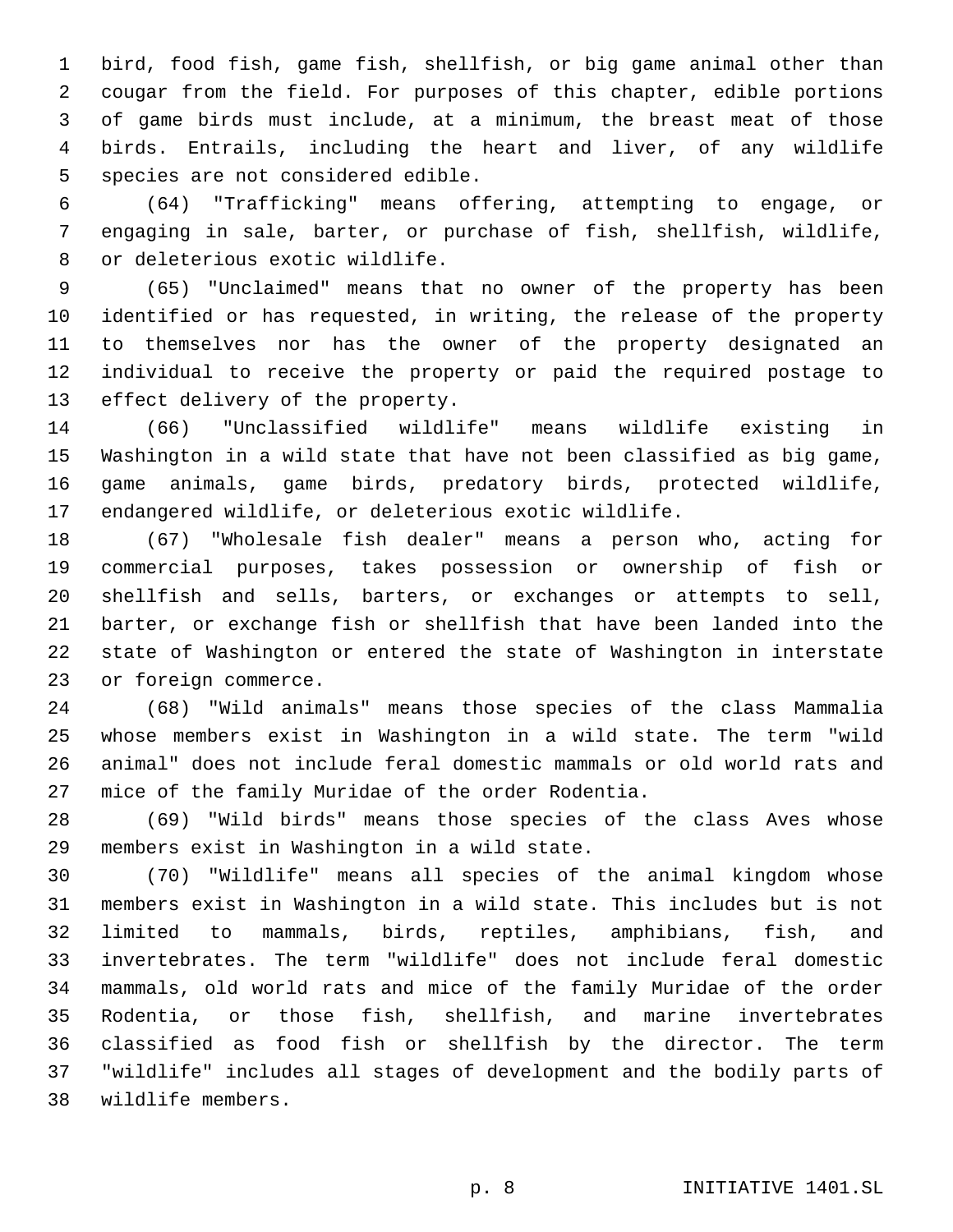(71) "Wildlife meat cutter" means a person who packs, cuts, processes, or stores wildlife for consumption for another for 3 commercial purposes.

 (72) "Youth" means a person fifteen years old for fishing and 5 under sixteen years old for hunting.

 (73) "Covered animal species" means any species of elephant, rhinoceros, tiger, lion, leopard, cheetah, pangolin, marine turtle, shark, or ray either: (a) Listed in appendix I or appendix II of the convention on international trade in endangered species of wild flora 10 and fauna; or (b) listed as critically endangered, endangered, or vulnerable on the international union for conservation of nature and natural resources red list of threatened species.

 (74) "Covered animal species part or product" means any item that contains, or is wholly or partially made from, any covered animal species.

 (75) "Distribute" or "distribution" means either a change in possession for consideration or a change in legal ownership.

 NEW SECTION. **Sec. 3.** A new section is added to chapter 77.15 19 RCW to read as follows:

 (1) Except as authorized in subsections (2) and (3) of this section, it is unlawful for a person to sell, offer to sell, purchase, trade, barter for, or distribute any covered animal species 23 part or product.

 (2) The prohibitions set forth in subsection (1) of this section do not apply if any of the following conditions is satisfied:

 (a) The covered animal species part or product is part of a bona fide antique, provided the antique status of such an antique is established by the owner or seller thereof with historical documentation evidencing provenance and showing the antique to be not less than one hundred years old, and the covered animal species part or product is less than fifteen percent by volume of such an antique;

 (b) The distribution of the covered animal species part or product is for a bona fide educational or scientific purpose, or to 34 or from a museum;

 (c) The distribution of the covered animal species part or product is to a legal beneficiary of an estate, trust, or other inheritance, upon the death of the owner of the covered animal 38 species part or product;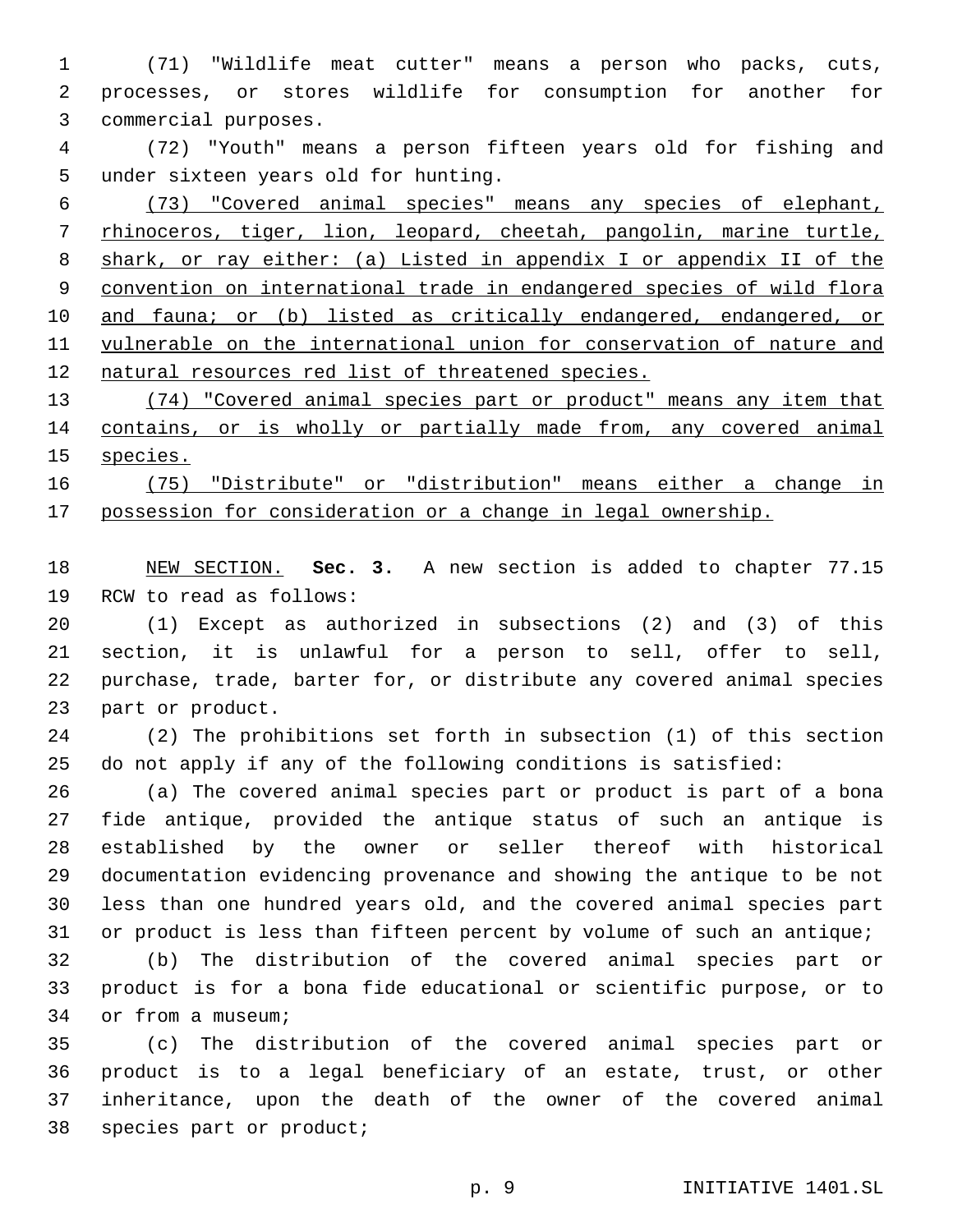(d) The covered animal species part or product is less than fifteen percent by volume of a musical instrument, including, without limitation, string instruments and bows, wind and percussion instruments, and pianos; or4

 (e) The intrastate sale, offer for sale, purchase, trade, barter for, or distribution of the covered animal species part or product is 7 expressly authorized by federal law or permit.

 (3) The prohibitions set forth in subsection (1) of this section do not apply to an employee or agent of a federal, state, or local government undertaking any law enforcement activity pursuant to federal, state, or local law or any mandatory duty required by 12 federal, state, or local law.

 (4)(a) Except as otherwise provided in this section, a person is guilty of unlawful trafficking in species threatened with extinction in the second degree if the person commits the act described in subsection (1) of this section and the violation involves covered animal species parts or products with a total market value of less 18 than two hundred fifty dollars.

 (b) Except as otherwise provided in this section, a person is guilty of unlawful trafficking in species threatened with extinction in the first degree if the person commits the act described by 22 subsection (1) of this section and the violation:

 (i) Involves covered animal species parts or products with a total market value of two hundred fifty dollars or more;

 (ii) Occurs after entry of a prior conviction under this section; 26 or

 (iii) Occurs within five years of entry of a prior conviction for any other gross misdemeanor or felony under this chapter.

 (c) Unlawful trafficking in species threatened with extinction in 30 the second degree is a gross misdemeanor.

 (d) Unlawful trafficking in species threatened with extinction in 32 the first degree is a class C felony.

 (e) If a person commits the act described by subsection (1) of this section and such an act also would be a violation of any other criminal provision of this title, the prosecuting authority has discretion as to which crime or crimes the person is charged as long as the charges are consistent with any limitations in the state and 38 federal Constitutions.

 (5) In addition to the penalties set forth in subsection (4) of this section, if a person is convicted of violating this section, the

p. 10 INITIATIVE 1401.SL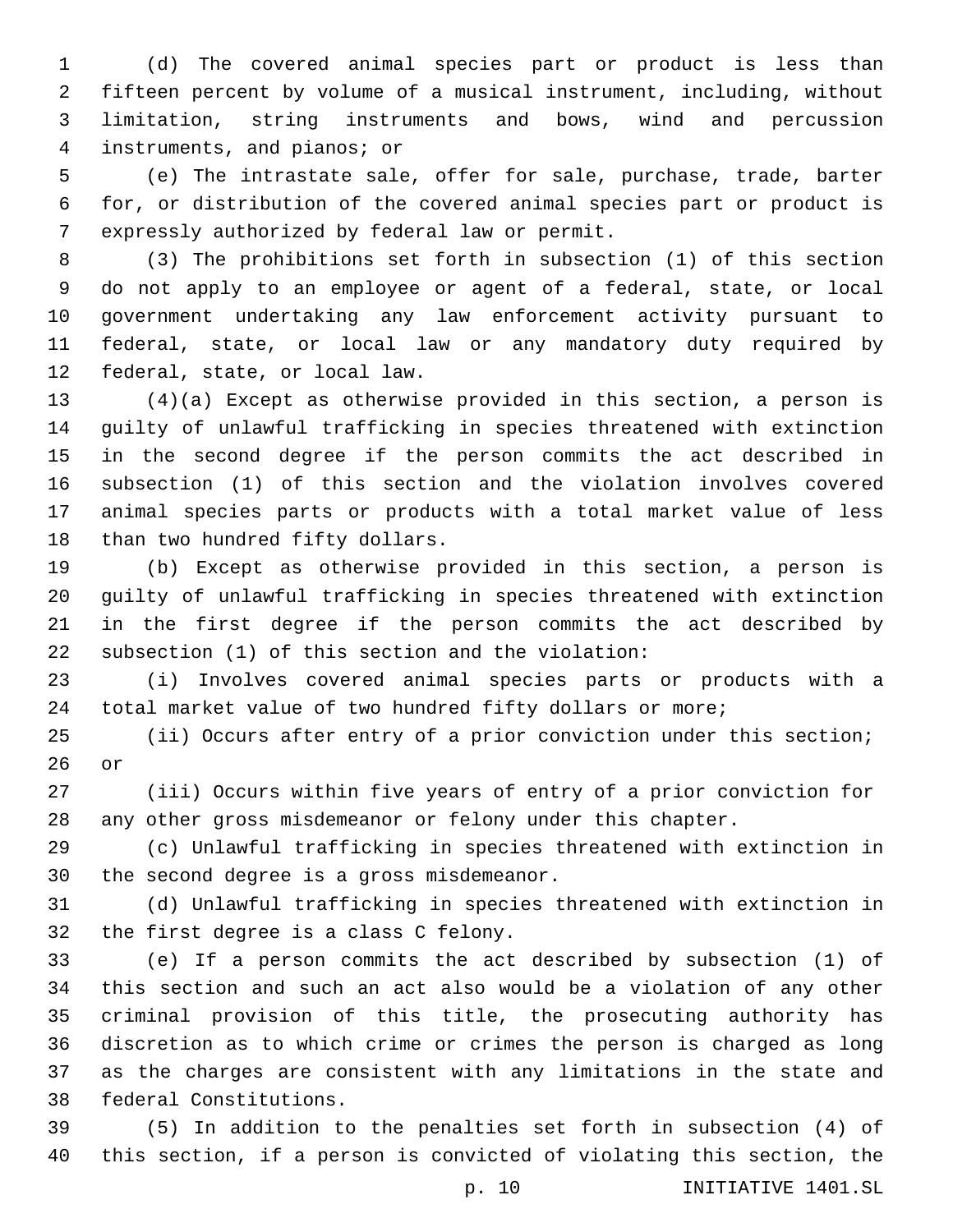court shall require payment of a criminal wildlife penalty assessment in the amount of two thousand dollars that must be paid to the clerk of the court and distributed each month to the state treasurer for deposit in the fish and wildlife enforcement reward account created 5 in RCW 77.15.425.

 (6) If two or more people are convicted under subsection (1) of this section, the criminal wildlife penalty assessment under this section must be imposed against each person jointly and severally.

 (7) The criminal wildlife penalty assessment provided in this section must be doubled if the person is convicted of unlawful trafficking in species threatened with extinction in the first 12 degree.

 (8) By January 1, 2017, and thereafter annually, the director shall provide a comprehensive report outlining current and future enforcement activities and strategies related to this act, including recommendations regarding any necessary changes, to the relevant policy and fiscal committees of the senate and house of 18 representatives.

 (9) The commission may adopt rules necessary for the 20 implementation and enforcement of this act.

 **Sec. 4.** RCW 77.15.085 and 2000 c 107 s 232 are each amended to read as follows:22

 Fish and wildlife officers and ex officio fish and wildlife 24 officers may seize without a warrant wildlife, fish, ((and)) 25 shellfish, and covered animal species parts and products they have probable cause to believe have been taken, transported, or possessed in violation of this title or rule of the commission or director.

 **Sec. 5.** RCW 77.15.100 and 2014 c 48 s 4 are each amended to read as follows:29

 (1) Fish, shellfish, and wildlife are property of the state under RCW 77.04.012. Fish and wildlife officers may sell seized, commercially taken or possessed fish and shellfish to a wholesale buyer and deposit the proceeds into the fish and wildlife enforcement reward account under RCW 77.15.425. Seized, recreationally taken or possessed fish, shellfish, and wildlife may be donated to nonprofit charitable organizations. The charitable organization must qualify for tax-exempt status under 26 U.S.C. Sec. 501(c)(3) of the federal 38 internal revenue code.

p. 11 **INITIATIVE 1401.SL**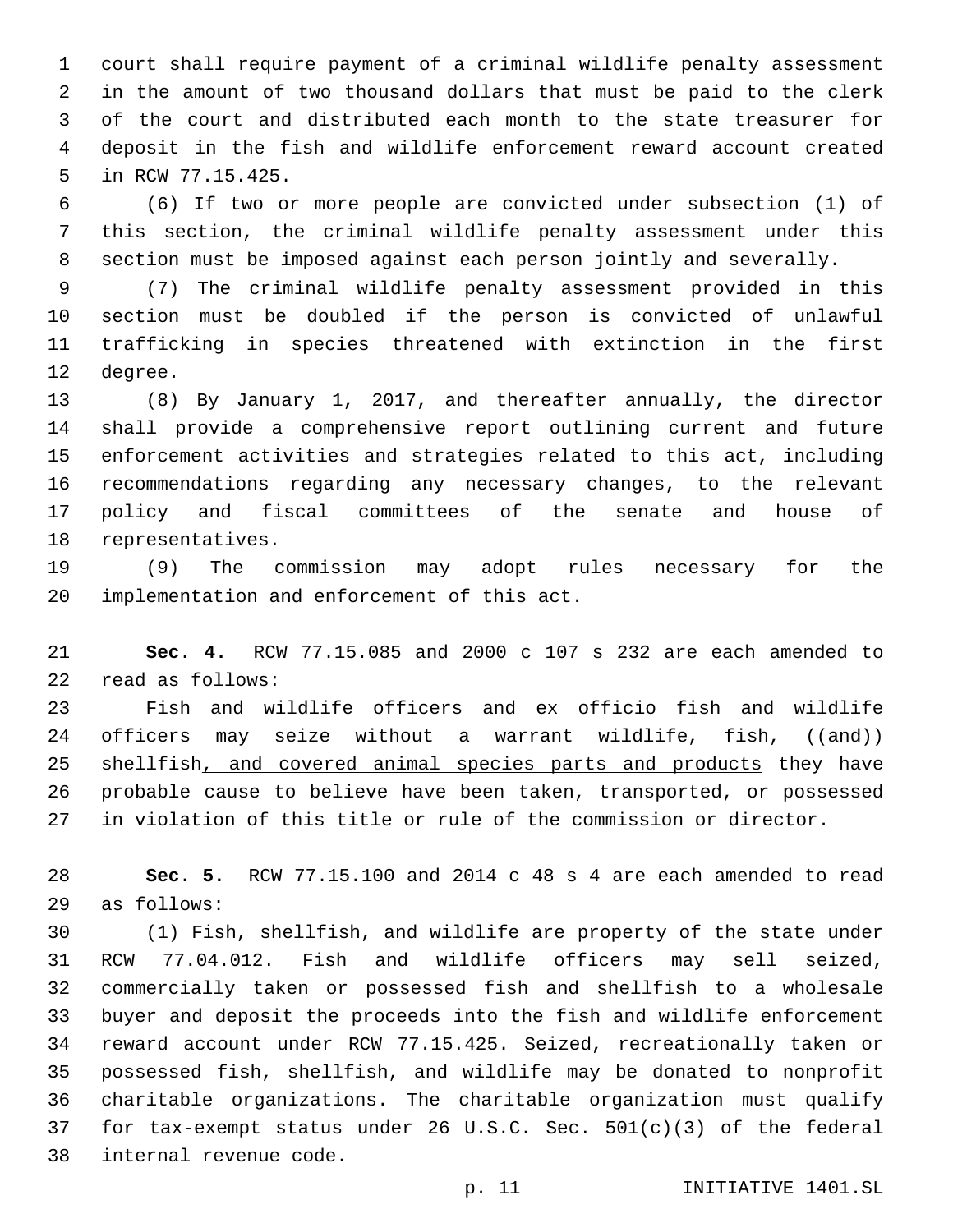(2) Fish and wildlife officers may dispose of any covered animal species part or product seized through the enforcement of section 3 of this act through a donation to a bona fide educational or scientific institution, solely for the purposes of raising awareness 5 of the trafficking and threatened nature of endangered animals, as allowed under state, federal, and international law.

 (3) Unless otherwise provided in this title, fish, shellfish, 8 (( $\Theta$ )) wildlife, or any covered animal species part or product taken or possessed in violation of this title or department rule shall be forfeited to the state upon conviction or any outcome in criminal court whereby a person voluntarily enters into a disposition that continues or defers the case for dismissal upon the successful completion of specific terms or conditions. For criminal cases 14 resulting in other types of dispositions, the fish, shellfish,  $((e^{\alpha})^{\alpha})$ 15 wildlife, or covered animal species part or product may be returned, 16 or its equivalent value paid, if the fish, shellfish,  $((\theta \cdot \hat{r}))$  wildlife, or covered animal species part or product have already been 18 donated or sold.

 **Sec. 6.** RCW 77.15.425 and 2014 c 48 s 17 are each amended to read as follows:20

 The fish and wildlife enforcement reward account is created in the custody of the state treasurer. Deposits to the account include: Receipts from fish and shellfish overages as a result of a department 24 enforcement action; fees for hunter education deferral applications; fees for master hunter applications and master hunter certification renewals; all receipts from criminal wildlife penalty assessments 27 under ((RCW 77.15.370, 77.15.400, and 77.15.420)) this chapter; all receipts of court-ordered restitution or donations associated with any fish, shellfish, or wildlife enforcement action; and proceeds from forfeitures and evidence pursuant to RCW 77.15.070 and 77.15.100. The department may accept money or personal property from persons under conditions requiring the property or money to be used consistent with the intent of expenditures from the fish and wildlife enforcement reward account. Expenditures from the account may be used only for investigation and prosecution of fish and wildlife offenses, to provide rewards to persons informing the department about violations of this title and rules adopted under this title, to offset department-approved costs incurred to administer the hunter education deferral program and the master hunter permit program, and

p. 12 INITIATIVE 1401.SL